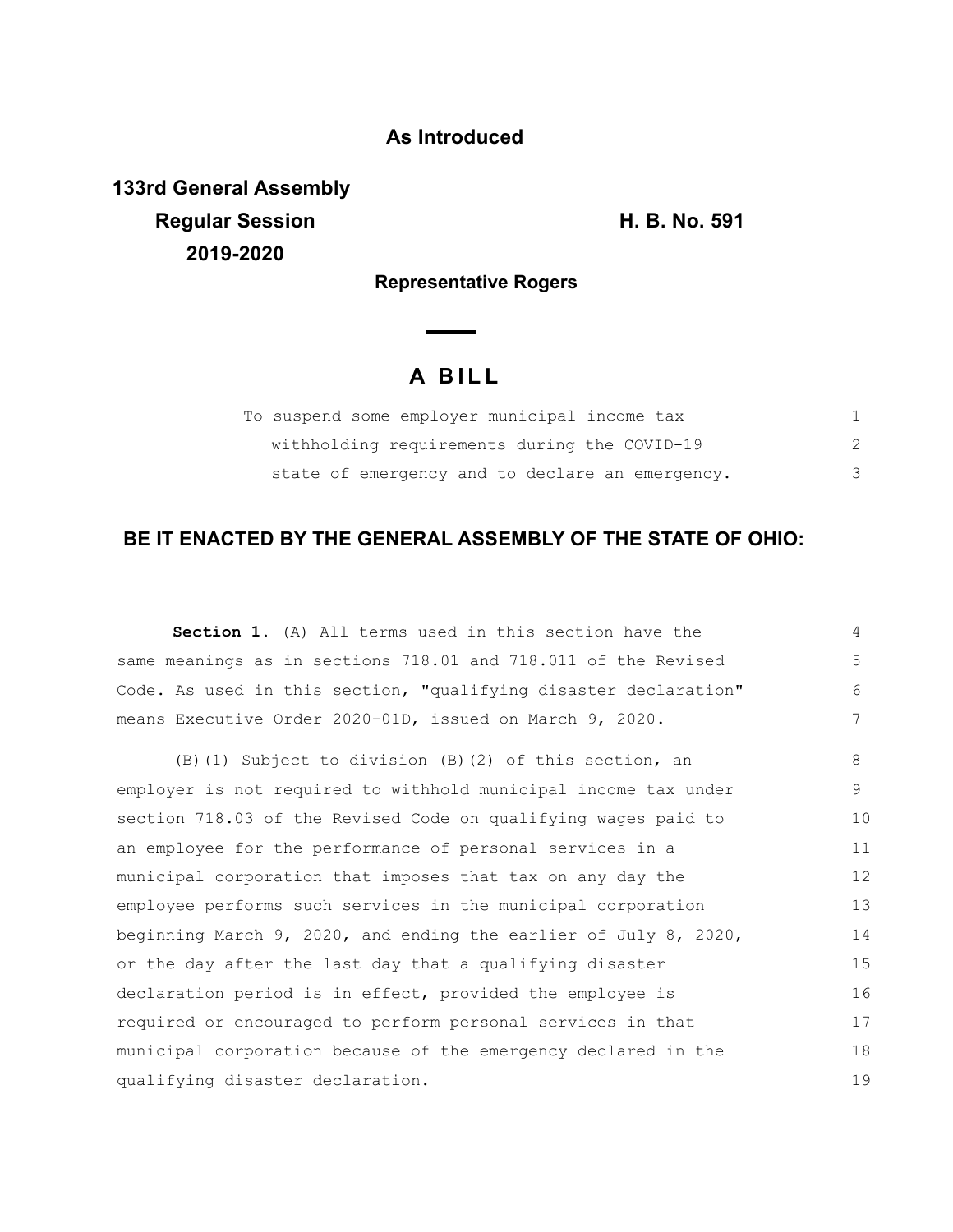## **H. B. No. 591 Page 2 As Introduced**

(2) If the principal place of work of an employee is located in a municipal corporation that imposes a municipal income tax, then the exception from withholding requirements authorized in division (B)(1) of this section applies only if the employer withholds and remits tax on such qualifying wages to the municipal corporation in which the employee's principal place of work is located. 20 21 22 23 24 25 26

(C)(1) Except as provided in division (C)(2) or (3) of this section, qualifying wages described in division (B)(1) of this section are exempt income to the extent the qualifying wages are not subject to withholding for the municipal corporation under that division.

(2) The exemption provided in division (C)(1) of this section does not apply with respect to the municipal corporation in which the employee resides at the time the employee earned the qualifying wages.

(3) The exemption provided in division (C)(1) of this section does not apply to qualifying wages if both of the following conditions apply: 37 38

(a) The employee's employer withholds and remits tax on the qualifying wages to the municipal corporation in which the employee's principal place of work is situated. 39 40 41

(b) The employee receives a refund of the tax described in division (C)(3)(a) of this section on the basis of the employee not performing services in that municipal corporation. 42 43 44

(D) Compensation from which taxes are not required to be withheld under division (B)(1) of this section shall be excluded in calculating the amount described in division (A)(2) of section 718.02 or division (A)(2) of section 718.82 of the 45 46 47 48

36